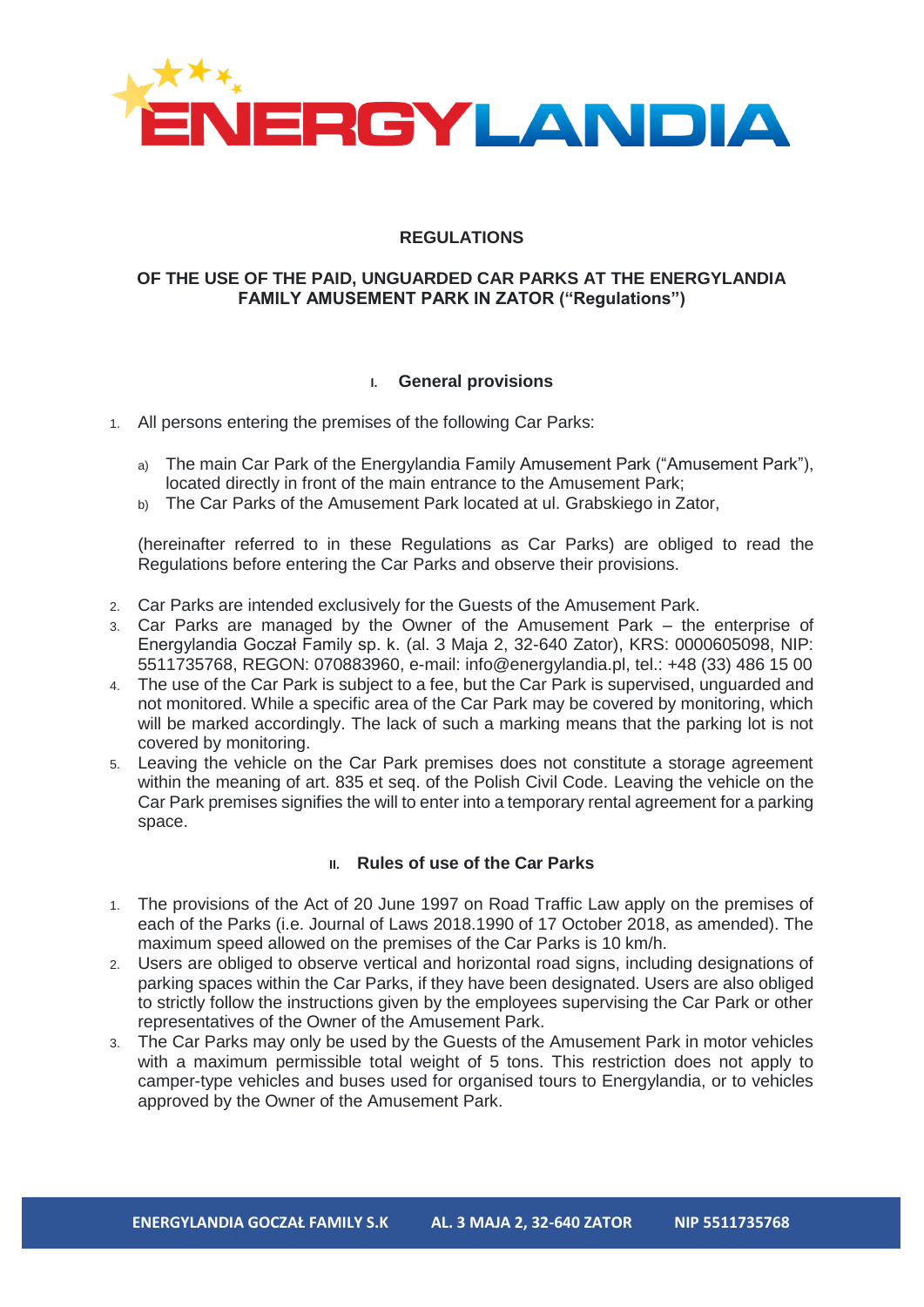

- 4. Vehicles carrying explosives, flammable or corrosive materials and other unprotected dangerous materials endangering the life or health of others or their property are strictly prohibited from entering.
- 5. On the Car Park premises it is forbidden to consume alcoholic beverages and to use intoxicants, washing, vacuuming, unjustified repair of a vehicle, leaving children or animals unattended in vehicles and conducting business activity on the premises.

#### **III. Car Parks operation hours**

- 1. Car Parks shall be open within the operation hours of the Amusement Park, and the Owner of the Amusement Park shall ensure that the Car Parks are open at least 30 minutes before the opening hours of the Amusement Park on a given day and at least 30 minutes after its closure (unless all vehicles parked on the premises leave beforehand).
- 2. Car Parks shall be available to the Guests, depending on the demand (which means, e.g. that the Car Park may be closed earlier provided that all the vehicles parked on its premises have left). It is not allowed to enter an inaccessible Car Park (i.e.: a Car Park completely filled with vehicles, a closed Car Park).
- 3. The employees of the Park provide information as to which Car Park may be used (information which Car Park is available).
- 4. Unavailable Car Park is also unsupervised, which does not apply to a Car Park filled with vehicles.
- 5. In the event of leaving a vehicle on the Car Park premises for a period longer than 3 days, and in cases of leaving a vehicle in a manner noncompliant with the Rules of the Car Park, the Amusement Park shall notify statutory authorities in order to dispose of the vehicle left behind, and the vehicle will be towed away by the appropriate law enforcement services at the cost and risk of the owner of that vehicle.

## **IV. Fees connected to the use of the Car Parks**

- 1. The fee for parking in the Car Park is 20.00 PLN (in words: ten PLN) per day, with provision that the fee for a full day's use of the car park for a camper type vehicle is PLN 70.00 (in words: sixty PLN). Buses that are used for organised tours to the Amusement Park are exempt from paying the fee. The fee is charged for each day of using the Car Park.
- 2. The fee should be paid at one of the ticket offices of the Amusement Park, or to an employee of the Amusement Park at the time of leaving the Car Park.
- 3. The Car Park's gate opens at the time of confirmation of the Car Park fee payment.